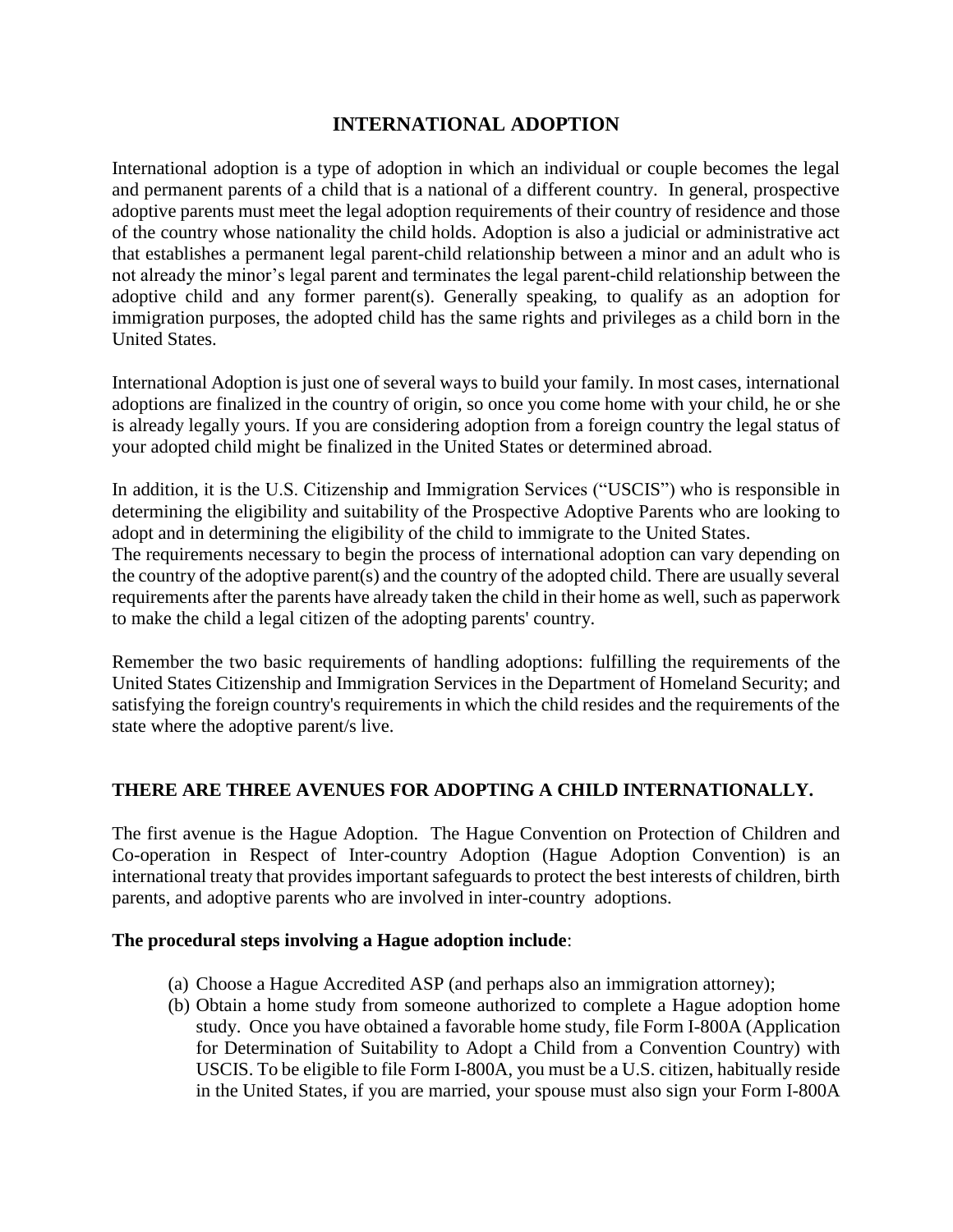and must also intend to adopt any child whom you adopt, If you are not married, you must be at least 24 years of age when you file your Form I-800A, and you must be 25 years of age when you file your Form I-800;

- (c) Once USCIS approves the application, work with the adoption service provider to obtain a proposed adoption placement;
- (d) File a "petition" (Form I-800, Petition to Classify Convention Adoptee as an Immediate Relative) with USCIS, before adopting the child, to have the child to be found eligible to immigrate to the United States based on the proposed adoption;
- (e) Adopt the child, or obtain custody of the child in order to adopt the child in the United States;
- (f) Obtain an immigrant visa for the child; and
- (g) Bring the child to the United States for admission with the visa.

**Note:** The adoption must not take place prior to filing Form I-800A/I-800, doing so contradicts the Hague Convention agreement.

The second process of adopting a child from another country is to treat the adoption as a non-Hague Convention. This can only apply if the country where the child is from is not a party to the Hague Convention.

The third process of "adopting" a child from another country is to go through the orphan route. This route applies to children adopted by U.S. Citizens. Depending on what country you choose to adopt from will determine which process you will adopt by.

Let us begin with the basics. An orphan is child who does not have parents because of death or disappearance of abandonment or desertion or by separation or loss from both parents, or has a sole surviving parent who is unable to care for the child, consistent with the local standards of the foreign sending country, and who has, in writing, irrevocably released the child for emigration and adoption.

You must file an orphan petition before the child's 16th birthday, or before the child's 18th birthday if the child is a birth sibling of another child whom you have also adopted and who immigrated (or will immigrate) as an orphan based on a Form I-600 petition filed before the sibling's 16th birthday, or an "adopted child" as defined in Section 101(b)(1)(F) of the Immigration and Nationality Act (INA) provided the actual adoption took place before that sibling's 16th birthday.

You can have USCIS review both your suitability as an adoptive parent and the child's status as an orphan at the same time. If you have already identified a child you want to adopt (or you have already adopted the child), you may file Form I-600, Petition to Classify an Orphan as an Immediate Relative.

Submit your home study with your Form I-600 and any other relevant evidence that you are suitable as an adoptive parent. Submit evidence that the child is an orphan and that you have adopted or intend to adopt the child.